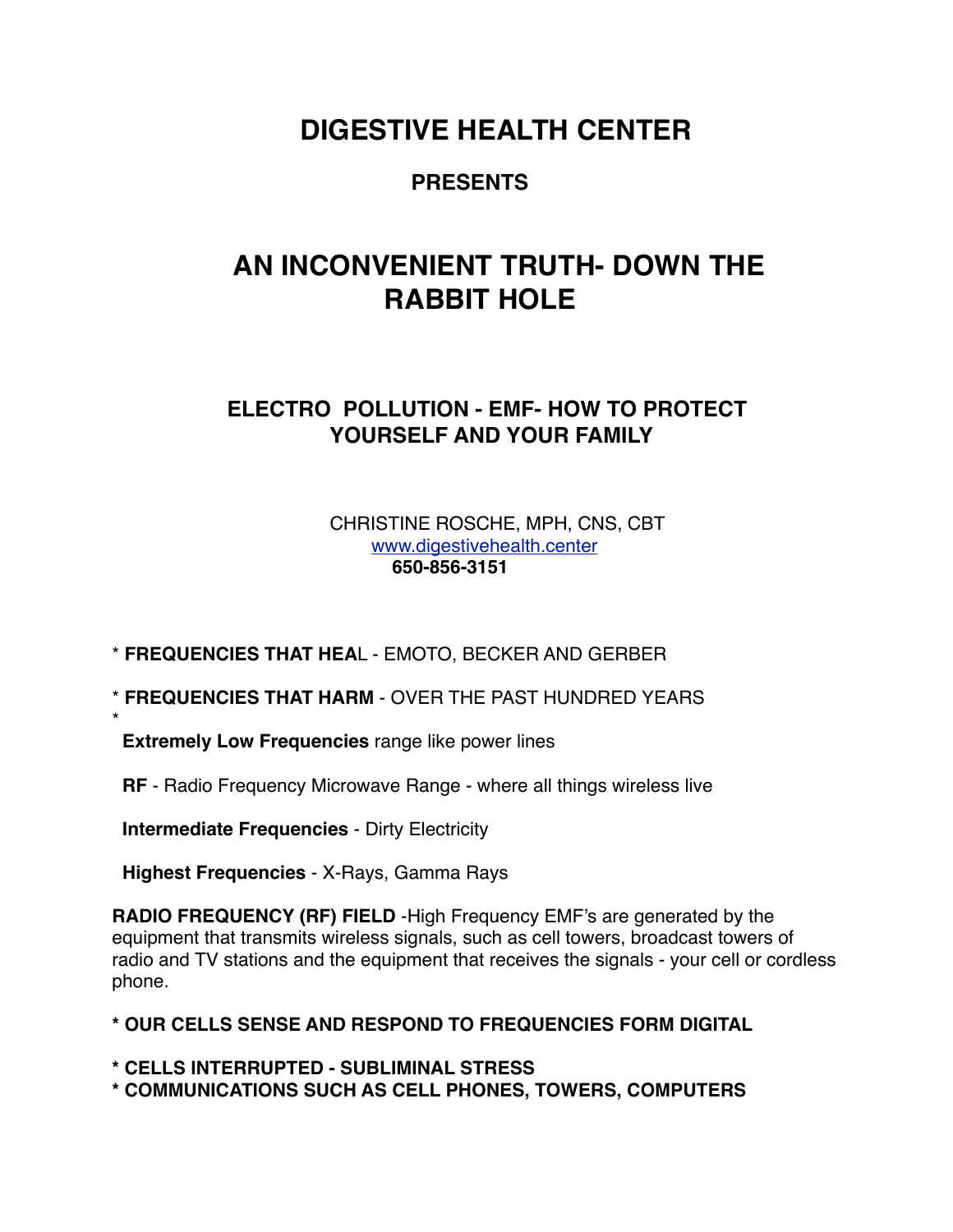#### **\* IS THERE A TOWER OR ANTENNA NEAR YOU?**

#### **[www.antennasearch.com](http://www.antennasearch.com) - 1.9 MILLON TOWERS IN THE UNITED STATES increase in symptoms if living within a quarter mile of cell and broadcast towers**

\* **Bruce Tainio of Tainio Technology** - Eastern State University - built first frequency monitor in the world. Average Human body during the daytime is 62-68 Hz. When frequency drops to 58 Hz cold and flu symptoms appear 52 Hz Epstein Barr Virus 42 Hz Cancer

#### **ELECTROMAGNETIC SCIENCE - WHAT HAPPENS IN YOUR BODY**

Low levels may **rupture delicate cell membranes**, releasing calcium from cells and allowing toxins to enter and contents to spill out.

May release chemical messengers too soon and at the wrong time, impairing our ability **to make neurotransmitters** and send false messages to the brain

**Mental fog** due to too many calcium ions in brain - impairs decision making ability

\*Australia study found Chemicals Pouring from your ruptured cells damage your DNA

Young adults who used cell phone most often - **poor memory and delayed reaction time**

- \* **EMF'S MAY DISRUPT NORMAL CELL DIVISION**
- \* **\* EMF'S CREATE OXIDATIVE STRESS THAT DAMAGES DNA**
- **\* \* EMF'S RAISE BLOOD SUGAR**
- **\* EMF ELEVATES AUTO IMMUNE DISEASE**
- **\* EMF ALTERS GENE EXPRESSION**
- **\* EMF INCREASES INFLAMMATION**

We need to understand that humanity is currently playing the role of guinea pig.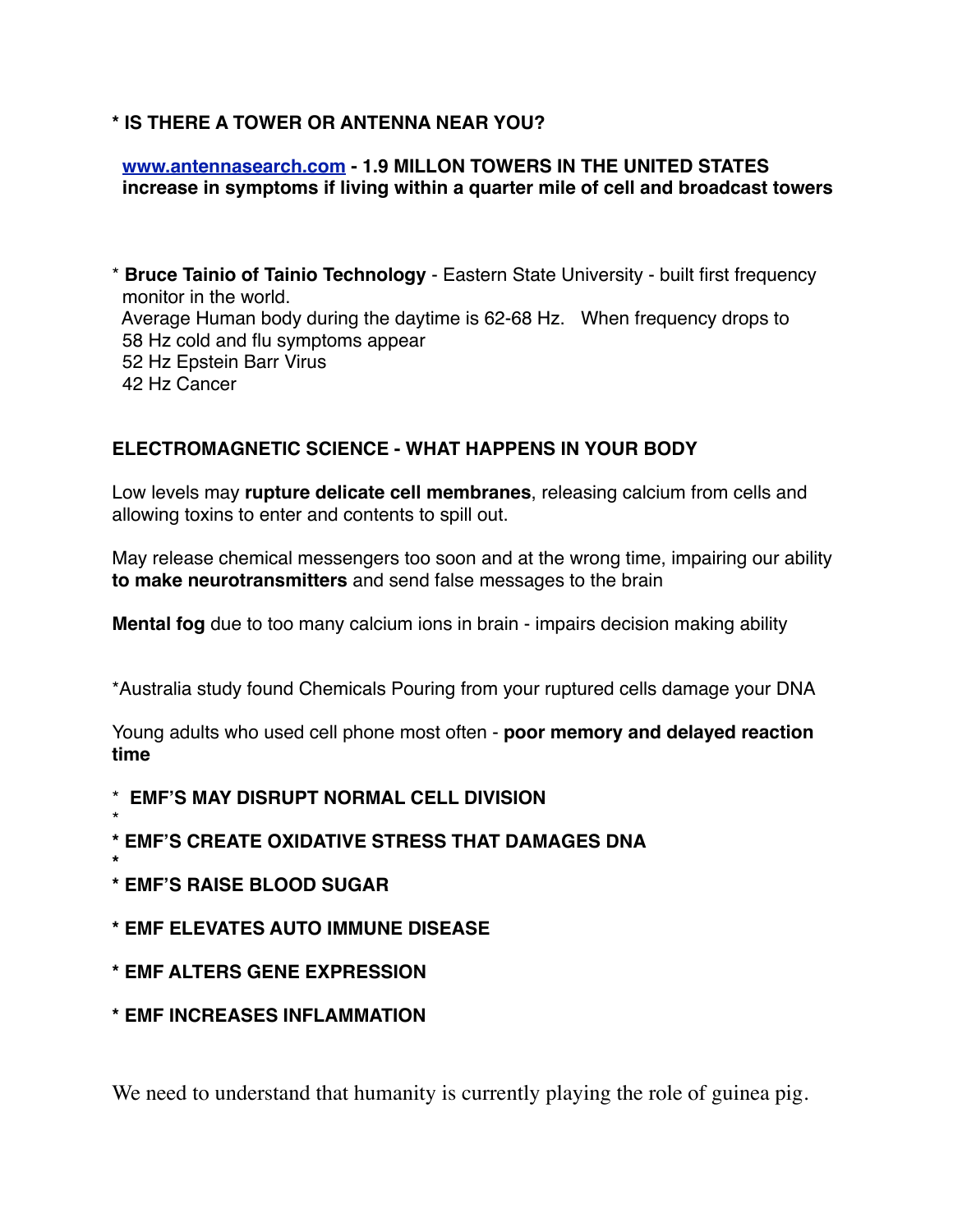#### **Put simply, this is one big experiment.**

**\* DENVER RESEARCHERS WERTHEIMER AND PHYSICIST ED LEEPER**

 Children who live one or two houses from step down transformers, barrel shaped devices mounted on power poles in your neighborhood had a 3 fold increase in childhood cancers of leukemia and brain tumors. University of North Carolina Chapel Hill confirmed this tudy

**\* David Carpenter, MD, Dean of School of Public Health at State University of New York**

30 percent of childhood cancers stem from EMF Exposure

\* **2019 Article in Medical Hypothesis** - Electromagnetic Field (EMF) Radiation interacting

 with Petrochemicals, hormone-disrupting chemicals, agricultural chemicals, environmental pollutants has a major role in the rising rates of neurological diseases and associated deaths, Parkinsons, ALS, Alzheimers and Dementia

- \* In Sweden where mobile phones have been in use since the early 1990's the **Swedish Institute for Working lif**e examined the cell phone habits of more than 900 people who had been diagnosed with brain tumors
- \* Those who used the cell phone most often and for the longest period of time had a **240 percent increased risk of a malignant tumor** on the side of the had where they typically held the phone
- \* In 2009 a multi national study found that people who use mobile phones before the age of 20 are more than **5 times as likely to develop a malignant brain tumor**
- \* There is **increased risk of brain tumors** in people who use cordless phone for more than 10 years
- \* **A study by Mayo Clinic by Vini G. Khurana PH.D.** of all the available research of use for 10 years or more showed that long term use doubles the risk of brain tumors on the

side of the head where the phone is held

- \* **Research Link between Occupational EMF Exposure and ALS**
- **\* RADIOFREQUENCY EXPOSURE are linked to the formation of Free Radicals which damages cellular genetic materials**
- \* The body's own **protective antioxidant production is being suppressed** suppresses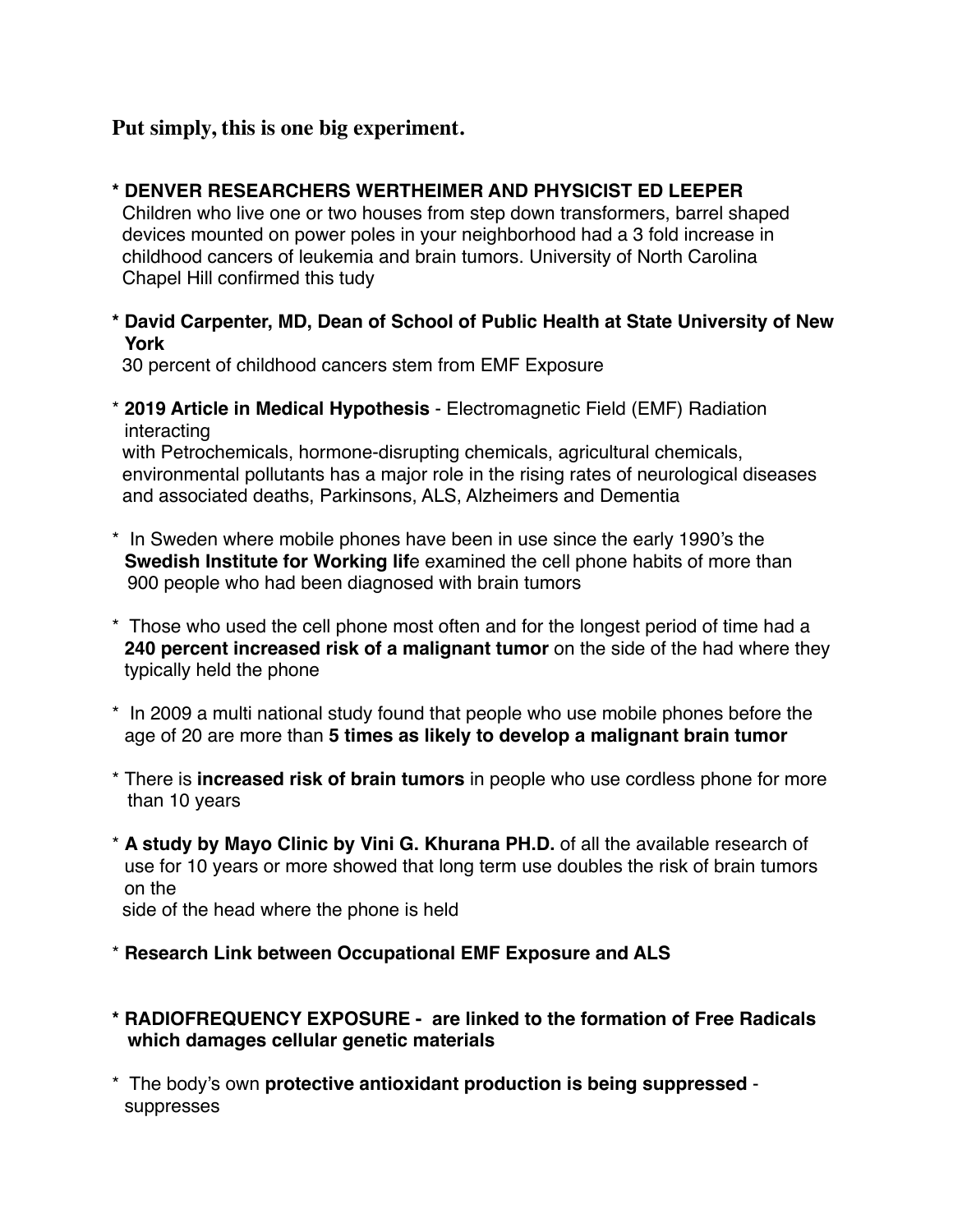melatonin, Superoxide dismutase, Vitamin E

- \* Can cause a **break in the blood brain barrier** toxins can now reach the brain
- \*
- \* **Center for Disease Control and Prevention showed 148 chemicals from lead, mercury**

 **and PCB's used in transformers**, which can then enter your brain and cause nerve cell death and trigger tumor formations

- \* **Childhood Leukemia and Hodgkins Lymphoma** Israeli study found people living near cell phone towers and military.radar/communication bases had a 4 old increase in risk of many different kinds of cancers including breast cancer, Hodgkins disease cancer of the bones, kidney, ovary and lung
- **\* People living near towers report Sleep disruption, headaches, dizziness, depression, depression, lack of concentration, muscle fatigue.**
- **\* Elevated stress hormones like Adrenalin and Cortisol**
- **\* Increased Heart Rate**
- **\* Increased Inflammatory Cytokines**
- **\* Increased Fatigue**
- **\* Digestive Stress- Bloating, Pain, Constipation, Heartburn due to increased Stress**
- **\* Poor Sperm Quality, Fetal malformation, birth defects and miscarriage**

**YOUR CELLS ARE IN DISTRESS, EVEN IF YOU FEEL PERFECTLY FI**NE

**WHAT YOU CAN DO TO PROTECT YOUR HEALT**H

**FOCUS ON THESE ZAP PROOF SUPERFOODS AND SEASONINGS**

**ARTICHOKES - Stabilizes Cell Membrane, increases glutathione and SOD 1 - 2 large artichokes per week**

**ASPARAGUS - 5 Asparagus spears contain more glutathione than any other food Glutathione is a potent scavenger of free radicals, the rogue molecules that damage DNA. It helps repair damaged DNA and moves carcinogens out of the body; strengthens capillary walls and increases selenium and zinc which is depleted by EMF exposure**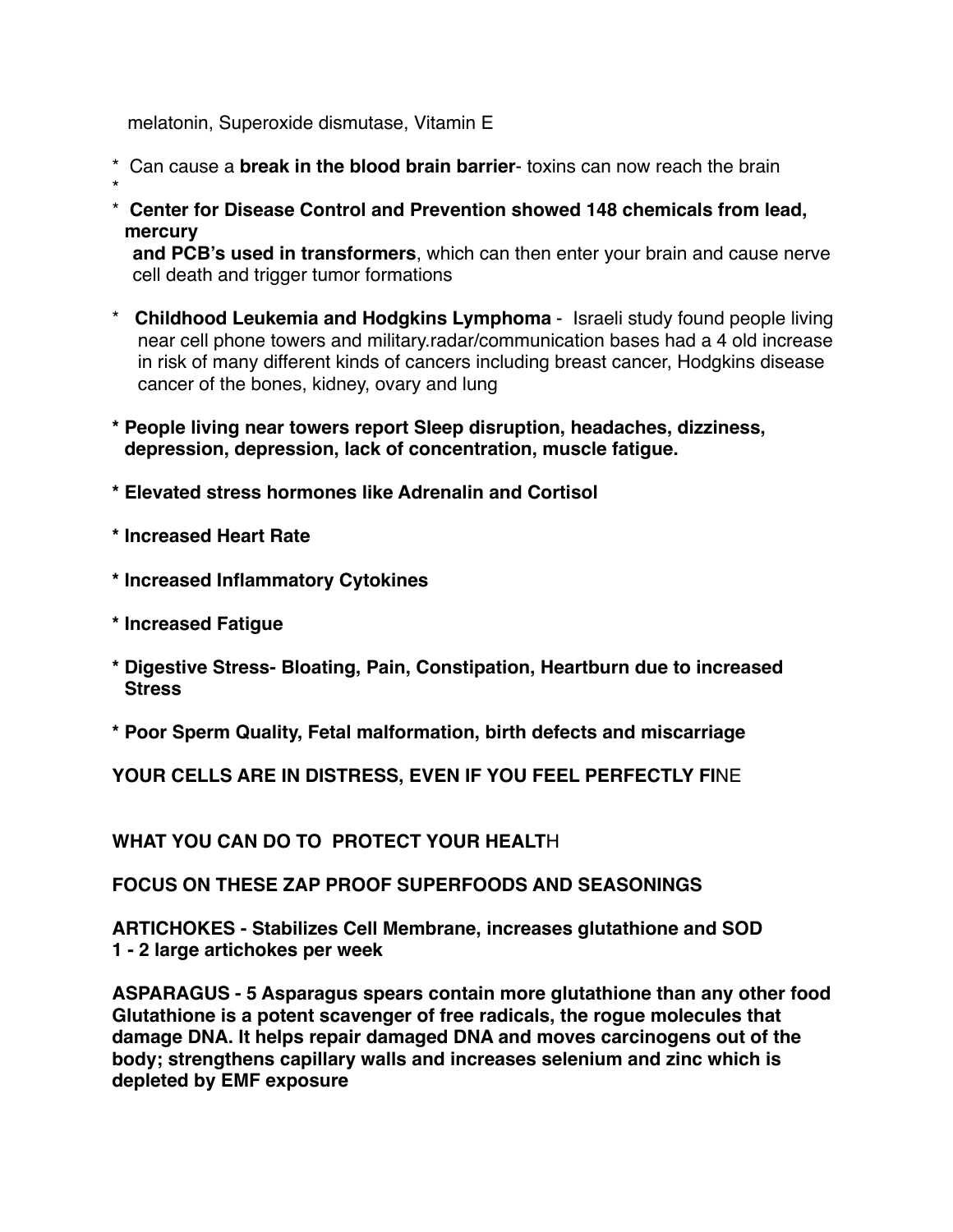**Blueberries - 1 cup per day is your body's best antioxidant defense**

**Cinnamon - 1/2 teaspoon lowers blood sugar from EMF exposure**

**Cranberries - Powerful free radical scavenger, kills H-pylori bacteria , boost anti oxidant capacity - 64 ozs of cran water, 56 ozs of water and 8 ozs of unsweetened cranberry juice** 

**Cruciferous Vegetables - cabbage, kale, brussels sprouts, broccoli, cauliflower increases glutathione production**

**Cumin - anti inflammatory increases glutathone 3 servings of 1/2 teaspoon per week**

**Garlic - 1/2 to 1 clove per day - inhibits calcification and plaque, reduces free radicals in blood stream**

**Mushrooms - Shitake, Maitake - powerful antioxidant - protects DnA from Free Radical Damage, slows development of degenerative diseases**

**Olive Oil- Control blood sugar, anti inflammatory 1 tablespoon per day**

**Pomegranate Juice - 2 ozs - 3 x higher antioxidant activity than that of red wine and green tea- 2 or 3 8 oz servings per week**

**Prunes -Dried Plums - contain unique killer antioxidants against the very dangerous free radical -superoxide anion radical-the main target of SOD 2-3 servings per week**

**Red Beans - high in antioxidants - 3 cups per week**

**Rosemary - Protects Cellular DNA from damage - 2 to 3 1 TBSP Servings per week**

**Seaweed -high in Selenium -targets radiation - find reputable source**

**Tart Cherries - Contains Melatonin - 2 -3 servings per week of 8 ozs**

**Turmeric - Inhibits radiation induced chromosomal damage - protects against damage from environmental pollution and carcinogens 1 Tablespoon per day**

#### **FOCUS ON THESE ZAP PROTECTING SUPPLEMENTS**

Studies have shown even low levels of EMF Exposure reduces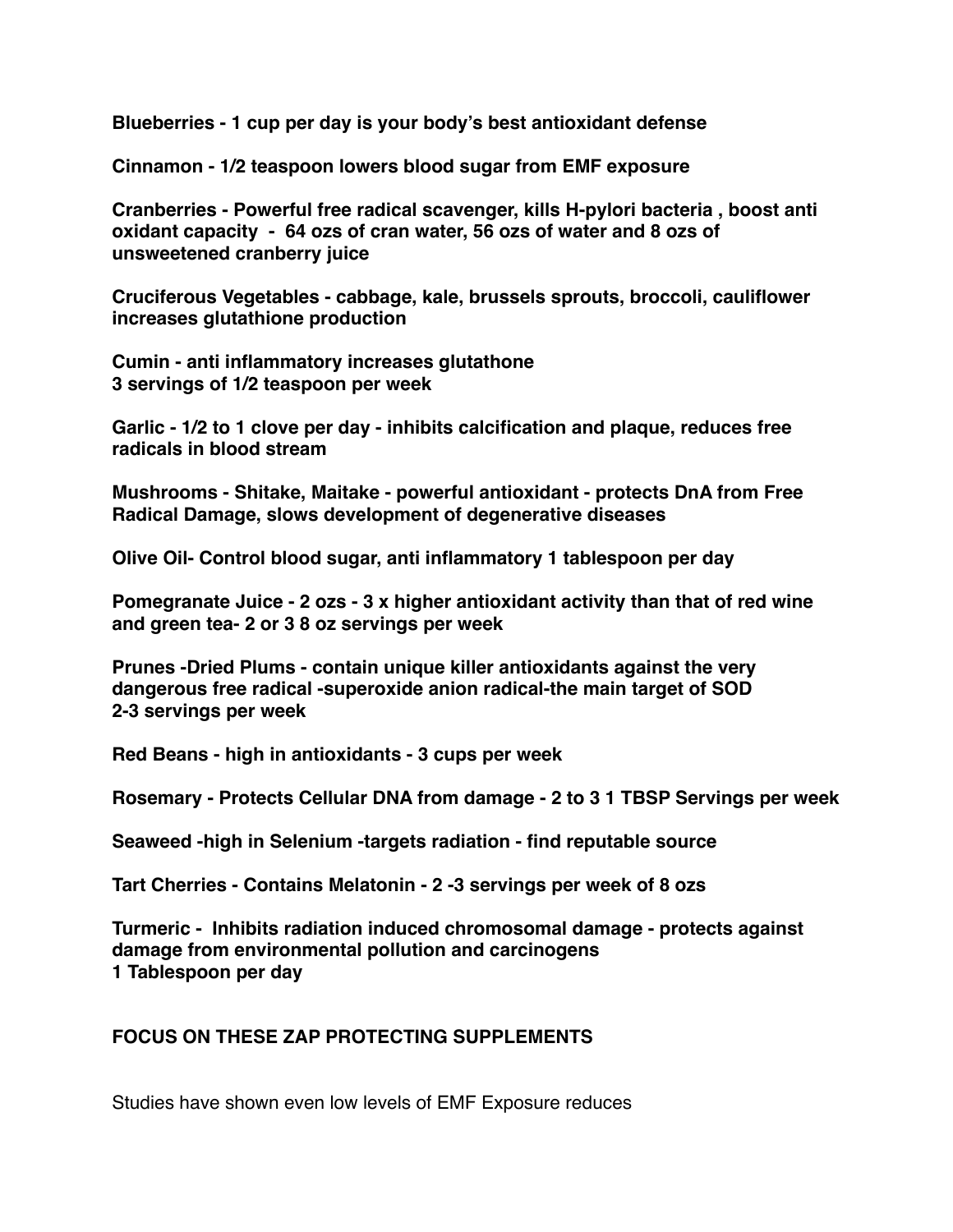Melatonin Levels- a potent increase of body's killer cells and fight off foreign invaders immune booster

#### **Take 3-5 milligrams of Melatonin in time release form daily**

**Calcium Citrate Malate- 800-1,000 mgs per day for all ages**

**Magnesium Citrate Malate - 400-800 mg per day** 

**Phosphorus** - 700 mgs for adults 19 years and older

**Potassium** - Coconut water, bananas, swiss chard, yams and winter squashes, avocado, spinach

**Sulfur - Take MSM Supplement - eat cabbage onion, garlic, meat, fish, legumes and eggs**

**Chromium - Type 3 - Diabetes, High Blood Sugar - take 200-400 mcgs. per day**

**Manganese - Forms SOD - support mitochondria, powerhouse of every cell 15-30mgs Leafy greens such as kale, chard, romaine lettuce, turnip greens, cinnamon, turmeric**

**Selenium -potent heavy metal chelator - 100-200 mcg. per day**

**Zinc - DNA Synthesis, cell division, overall immune support**

**Glutathione - Potent Free Radical Scavenger- reduces inflammation, protects DNA, neutralizes toxins and heavy metals. Crucial with EMF exposure**

**NAC -N-Acetyl-Cysteine - helps raise glutathione. Sulfur compound, Anti- oxidant increases immunity, Blocks DNA damage**

**Up to 600 mg per day**

**Vitamin D-3 - Helps facilitate communication between cells which is interrupted by EMF - Activates immune response which is affected by EMF exposure**

**Ultra H-3 - protects the brain from damaging electro physiological changes 1-2 tablets 2 x per day**

**Milk Thistle - Increases glutathione and boosts SOD which is depleted by EMF It aids cell repair, calms inflammation, helps detox liver, reduces oxidative stress**

**140 mgs of extract, 2 x per day**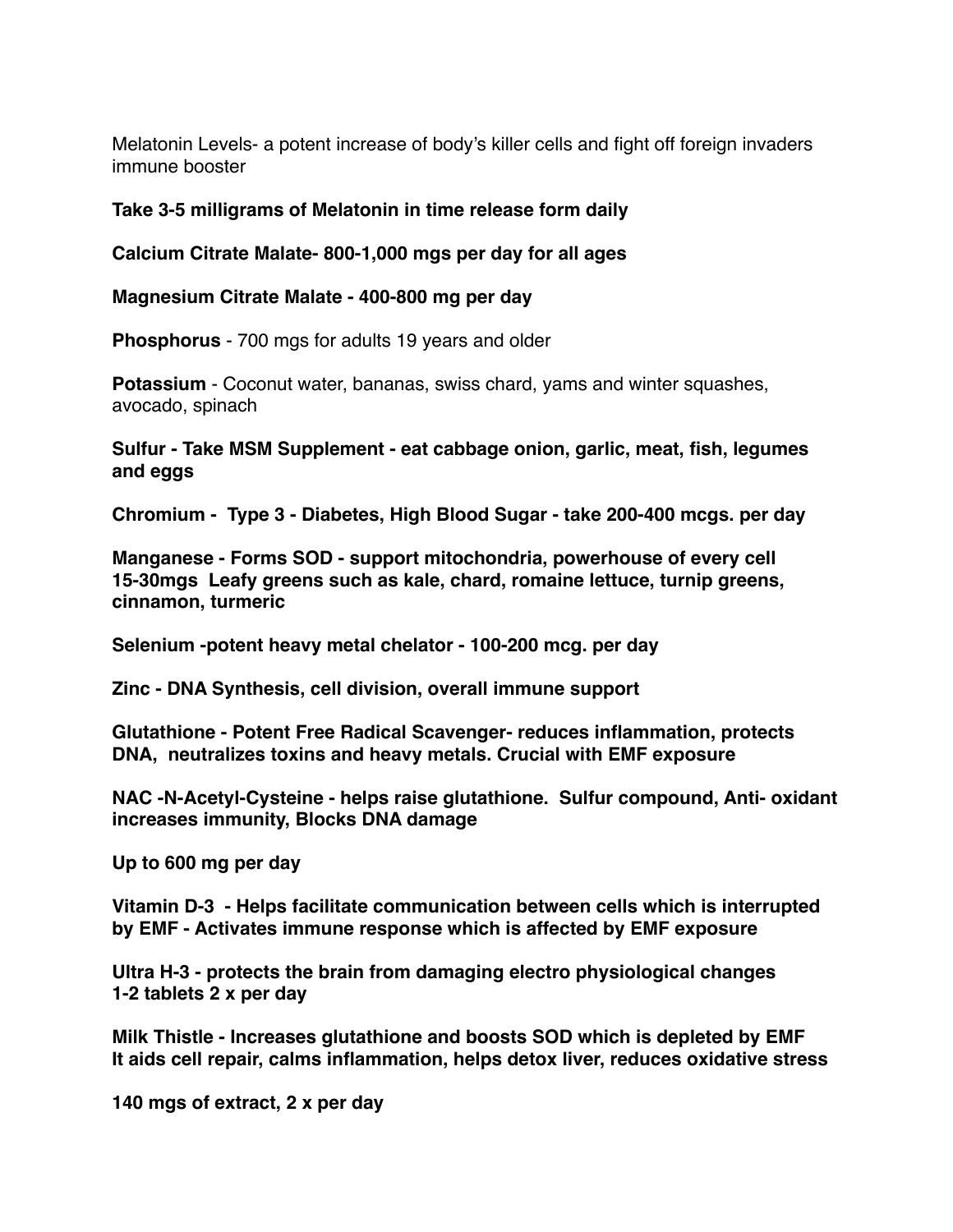**Superoxide Dismutase - Strong Link between occupational EMF exposure nad ALS**

**Quenchs free radicals, repairs cellular free radical damage = anti-inflammatory**

**5,500 units, 1-3 x per day**

**Co-Enzyme Q10- Ubiquinol QH - Antioxidant for cell membranes, protects DNA and lipoproteins, prevents oxidation of blood fats, vital to mitochondria, power house of cell -100-300 mgs per day**

## HOW IS YOUR MICROBIOME - GUT BACTERIA AFFECTED BY EMF'S?

**EMF exposure makes some bugs grow more than others**

**EMF reduces the number of beneficial bacteria that help you digest and absorb your food, manufacture vitamins, make anti-tumor and antiinflammatory factors**

- **1. EMF radiation may reduce the amount of good bacteria and cause some to become pathogenic or "bad gut bacteria".**
- **2. EMFs increase the proliferation of pathogens and make them more resistant to antibiotics.**

For effects on good bacteria, studies have found that this type of bacteria grows more slowly in the presence of electromagnetic fields allowing for the negative pathogens to dominate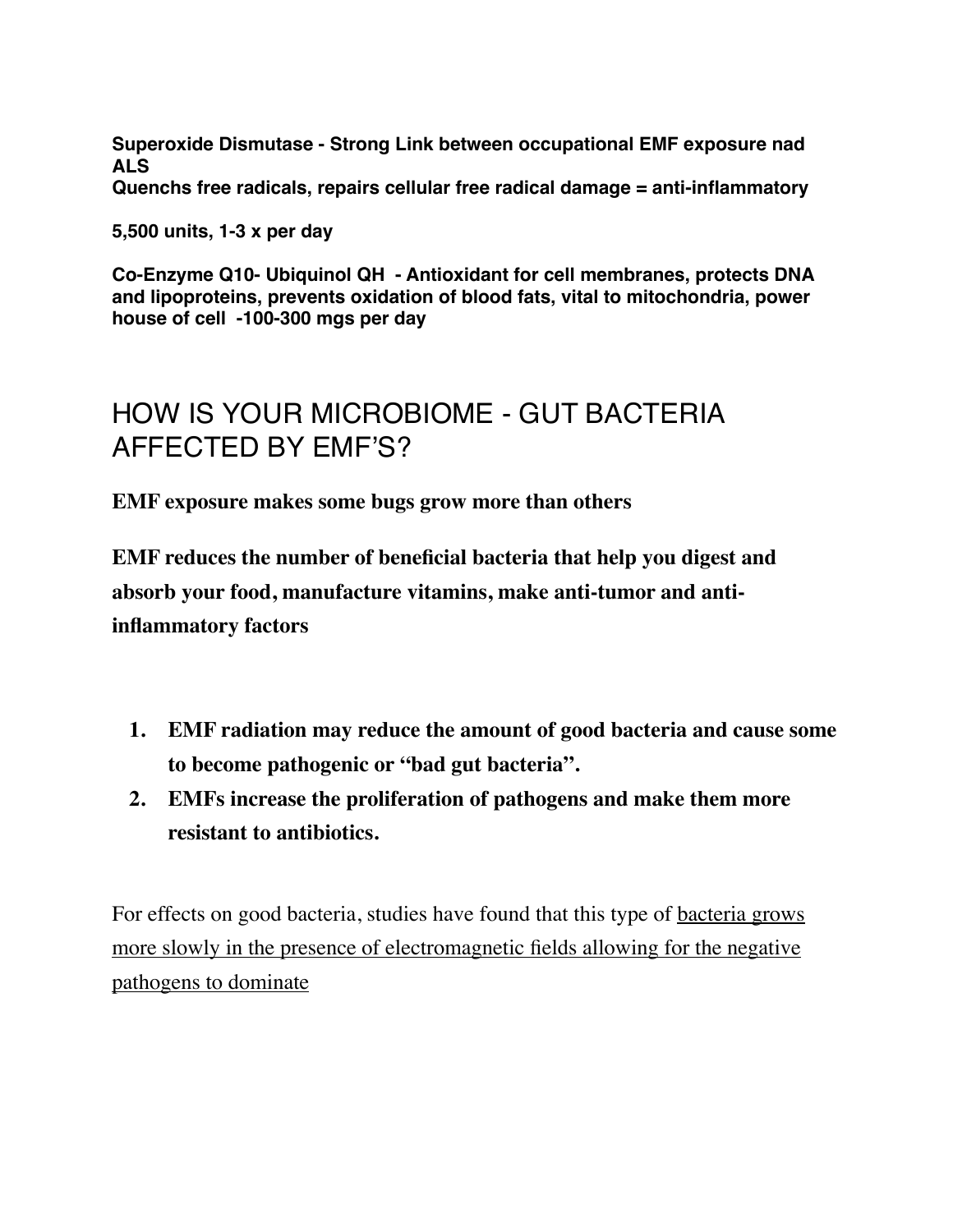Patients that deal with electromagnetic hypersensitivity (EHS) have found success in managing some of their symptoms taking probiotics most likely because their gut bacteria is extra sensitive to EMF's.

The second part to how gut bacteria may be effected by EMF's is the increased proliferation of negative pathogens.

E.Coli is one form of bacteria that can become negative and pathogenic when it is overgrown in a state of dysbiosis. This is associated with with many negative conditions like ibs, crohns and other stomach issues.

Studies found that when bacteria like E.Coli is exposed to cell phone and wifi radiation its growth rate was significantly faster.

In addition to this within around a 6 hour window after exposure the bacteria was more resistant to antibiotics. [8](https://journals.sagepub.com/doi/full/10.1177/1559325816688527)

This is certainly not good news as we see more and more proliferation of EMF emitting devices in our life and more powerful technology like 5g.

**Steps To Protect Yourself**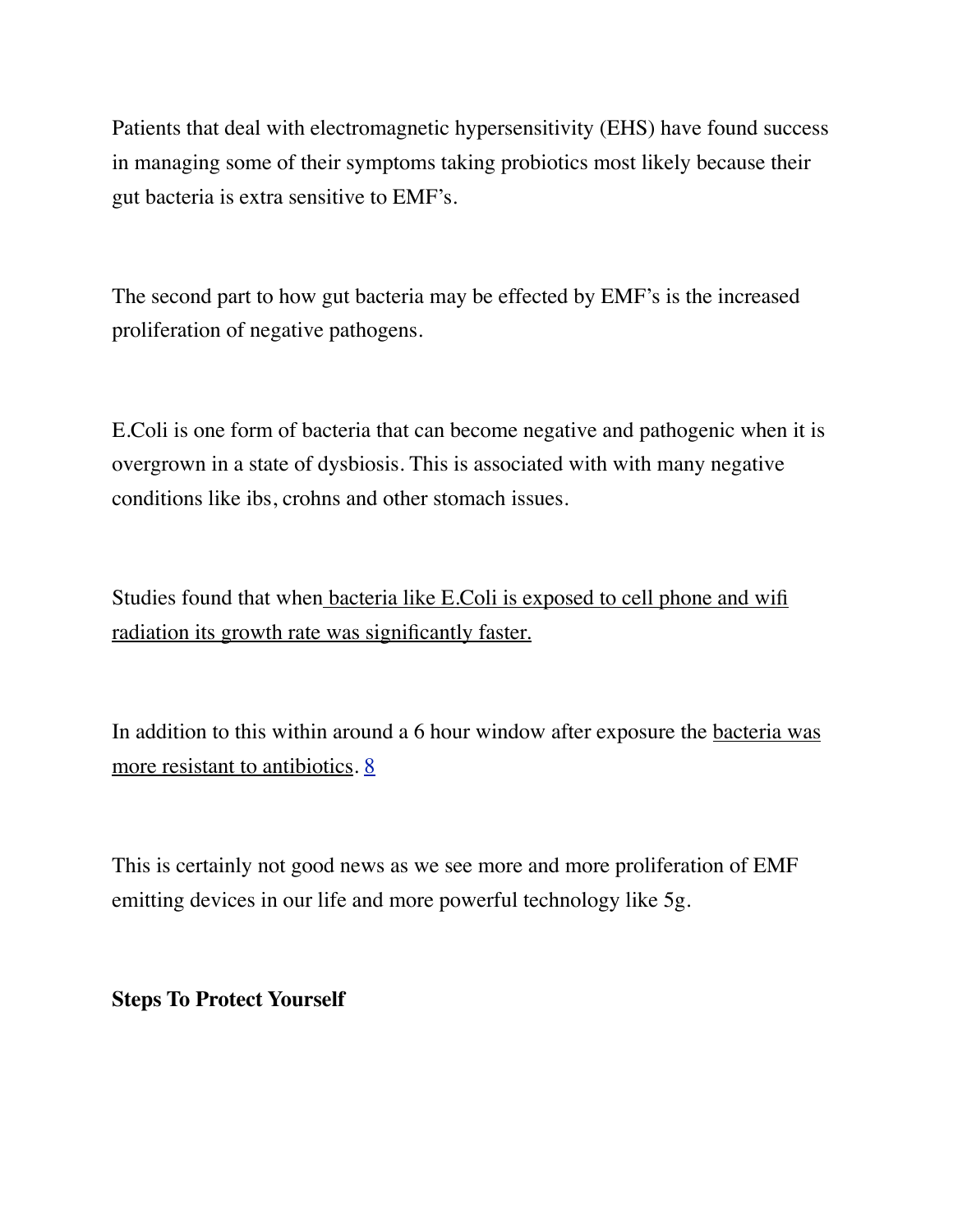The best place to start is going for the source of radiation and changing your habits.

Most EMF radiation in your life is going to be coming from cell phones, wifi, computers, tablets and microwaves.

When it comes to your microbiome make sure not to keep devices on your stomach. If you absolutely must do this purchase a protective case or blanket to mitigate any negative effects.

Sleep is incredibly important to general health and dealing with the effects EMF radiation. Turn your wifi off and cell phone/other devices completely off at night

One of the best supplements to take is something called molecular hydrogen. Research has shown H2 gas can fuel positive gut bacteria to grow and provides them with energy.

Molecular hydrogen is also the worlds most effective antioxidant and can selectively scavenge the harmful free radicals produced by EMF's

This is the number one recommended supplement for EMF radiation and can be taken in many forms.

## **IMPORTANT RESOURCESEMF Kill Switch [www.emfkillswitch.com](http://www.emfkillswitch.com)**

**541-538-9529**

**Earthcalm**

**[www.earthcalm.com](http://www.earthcalm.com)**

**Stroommaster at Noxtak- www.noxtak.com**